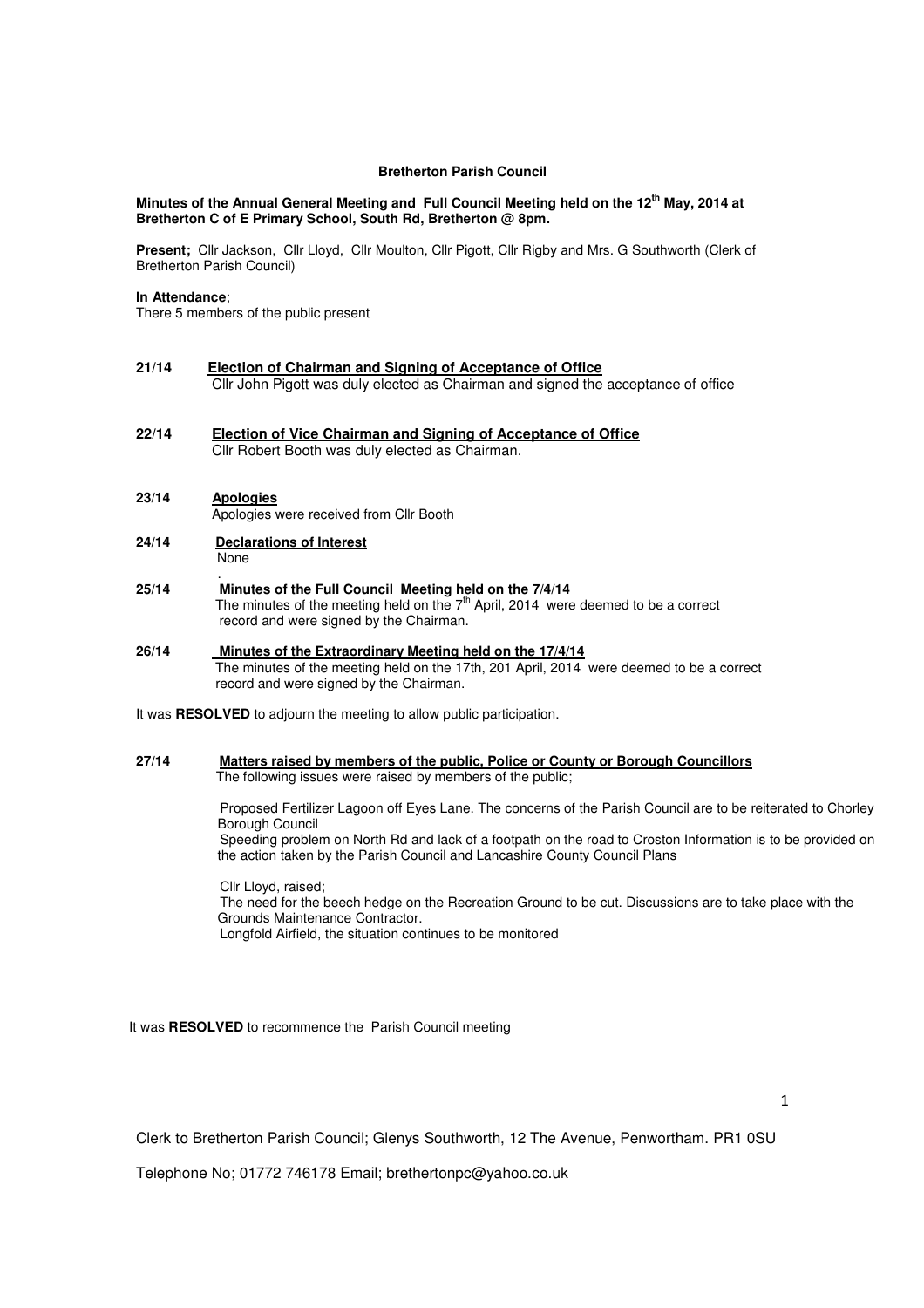#### **28/14 Planning 28.01/14 Planning Applications:**

Members to consider the following new/amended planning applications:-

| Ref          | Location                                                                   | <b>Details</b>                                                                                                                                     | <b>Decision</b>                                                                                                                                                                                                                                                                         |
|--------------|----------------------------------------------------------------------------|----------------------------------------------------------------------------------------------------------------------------------------------------|-----------------------------------------------------------------------------------------------------------------------------------------------------------------------------------------------------------------------------------------------------------------------------------------|
| 14/00321/FUL | Land 250M North Of<br>Croston Brickworks<br><b>Brickcroft Lane Croston</b> | Installation of 2 x 225kW<br>wind turbines with a hub<br>height of 32m and height to<br>blade tip of 45.5m                                         | It was<br><b>RESOLVED</b> to<br>oppose the application on<br>the grounds of;<br>The visual impact on the<br>following properties;<br>Ardlea<br><b>Highfileld House</b><br>Odd House<br>South View.<br>Ecology. The proposed site<br>being part of the flight path<br>of migratory birds |
|              | The Orchard Back Lane<br><b>Bretherton Leyland PR26</b><br>9BE             | Application for agricultural<br>prior notification for the<br>erection of an extension to<br>the existing barn to house<br>agricultural machinery. | It was <b>RESOLVED</b> to<br>make no comment                                                                                                                                                                                                                                            |

# **28.02/14 Decisions Made by Chorley Borough Council**

It was **RESOLVED** to note there had been no planning decisions since the last meeting.

## **29/14 Finance 29.01/14 Payment**

It was **RESOLVED** to pay the following invoices. The invoices having been inspected/authorized by Cllr Lloyd and Cllr Moulton.

| <b>Cheque</b><br>No. | <b>Recipient</b>                | <b>Description</b>        | Amount  |
|----------------------|---------------------------------|---------------------------|---------|
| 1303                 | Glenys Southworth               | <b>April Salary</b>       | 149-59  |
| 1304                 | Glenys Southworth               | <b>April Expenses</b>     | 70-21   |
| 1305                 | Countrywide Grounds Maintenance | Grounds Maintenance April | 229-50  |
| 1306                 | John Lawson                     | Internal audit report     | $50-00$ |
| 1307                 | <b>Broker Network</b>           | Insurance 2014-15         | 681-89  |

## **29.01/14 Monitoring Statement**

It was RESOLVED that monitoring statement for the period to the 30/4/14 be approved and the Chairman signed the statement on behalf of the Parish Council.

# **30/14 2013-14 Expenditure and Income**

It was RESOLVED to note the Expenditure and Income Reports for the 2013-14 Financial Year

2

Clerk to Bretherton Parish Council; Glenys Southworth, 12 The Avenue, Penwortham. PR1 0SU

Telephone No; 01772 746178 Email; brethertonpc@yahoo.co.uk